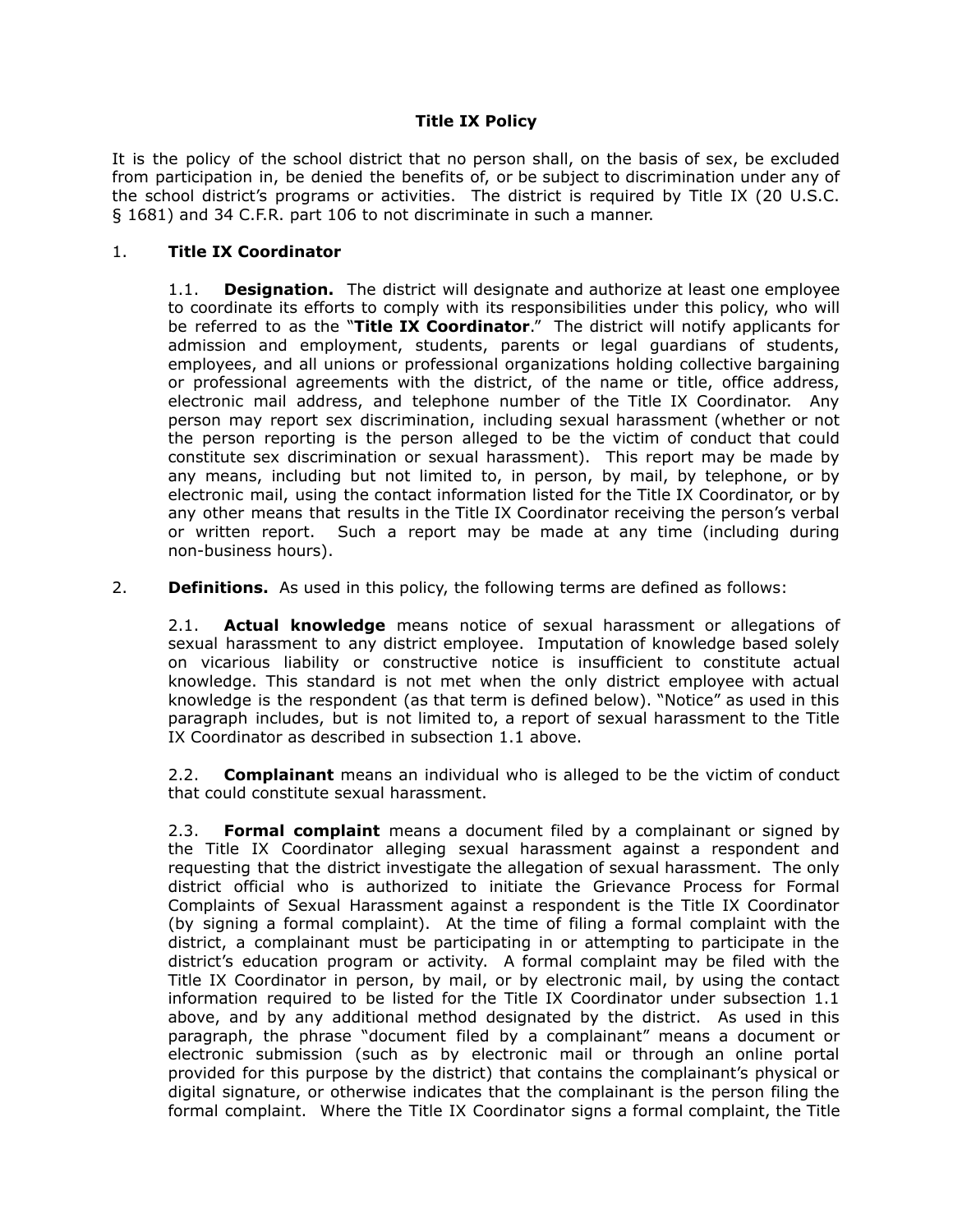IX Coordinator is not a complainant or otherwise a party under this policy or under 34 C.F.R. part 106, and will comply with the requirements of this policy and 34 C.F.R. part 106, including subsections  $5.1.3 - 5.1.4$  and 34 C.F.R. § 106.45(b)(1)(iii).

2.4. **Respondent** means an individual who has been reported to be the perpetrator of conduct that could constitute sexual harassment.

2.5. **Consent** for purposes of this policy means the willingness in fact for conduct to occur. An individual may, as a result of age, incapacity, disability, lack of information, or other circumstances be incapable of providing consent to some or all sexual conduct or activity. Neither verbal nor physical resistance is required to establish that an individual did not consent. District officials will consider the totality of the circumstances in determining whether there was consent for any specific conduct. Consent may be revoked or withdrawn at any time.

2.6. **Sexual harassment** means conduct on the basis of sex that satisfies one or more of the following:

- 2.6.1. An employee of the district conditioning the provision of an aid, benefit, or service of the district on an individual's participation in unwelcome sexual conduct;
- 2.6.2. Unwelcome conduct determined by a reasonable person to be so severe, pervasive, and objectively offensive that it effectively denies a person equal access to the district's education program or activity;
- 2.6.3. **Sexual assault**, as defined in 20 U.S.C. § 1092(f)(6)(A)(v), which means an offense classified as a forcible or nonforcible sex offense under the uniform crime reporting system of the Federal Bureau of Investigation:
	- 2.6.3.1. **Sex Offenses, Forcible**—Any sexual act directed against another person, without the consent of the victim including instances where the victim is incapable of giving consent.
		- 2.6.3.1.1. **Rape**—(Except Statutory Rape) The carnal knowledge of a person, without the consent of the victim, including instances where the victim is incapable of giving consent because of his/her age or because of his/her temporary or permanent mental or physical incapacity.
		- 2.6.3.1.2. **Sodomy**—Oral or anal sexual intercourse with another person, without the consent of the victim, including instances where the victim is incapable of giving consent because of his/her age or because of his/her temporary or permanent mental or physical incapacity
		- 2.6.3.1.3. **Sexual Assault With An Object**—To use an object or instrument to unlawfully penetrate, however slightly, the genital or anal opening of the body of another person, without the consent of the victim, including instances where the victim is incapable of giving consent because of his/her age or because of his/her temporary or permanent mental or physical incapacity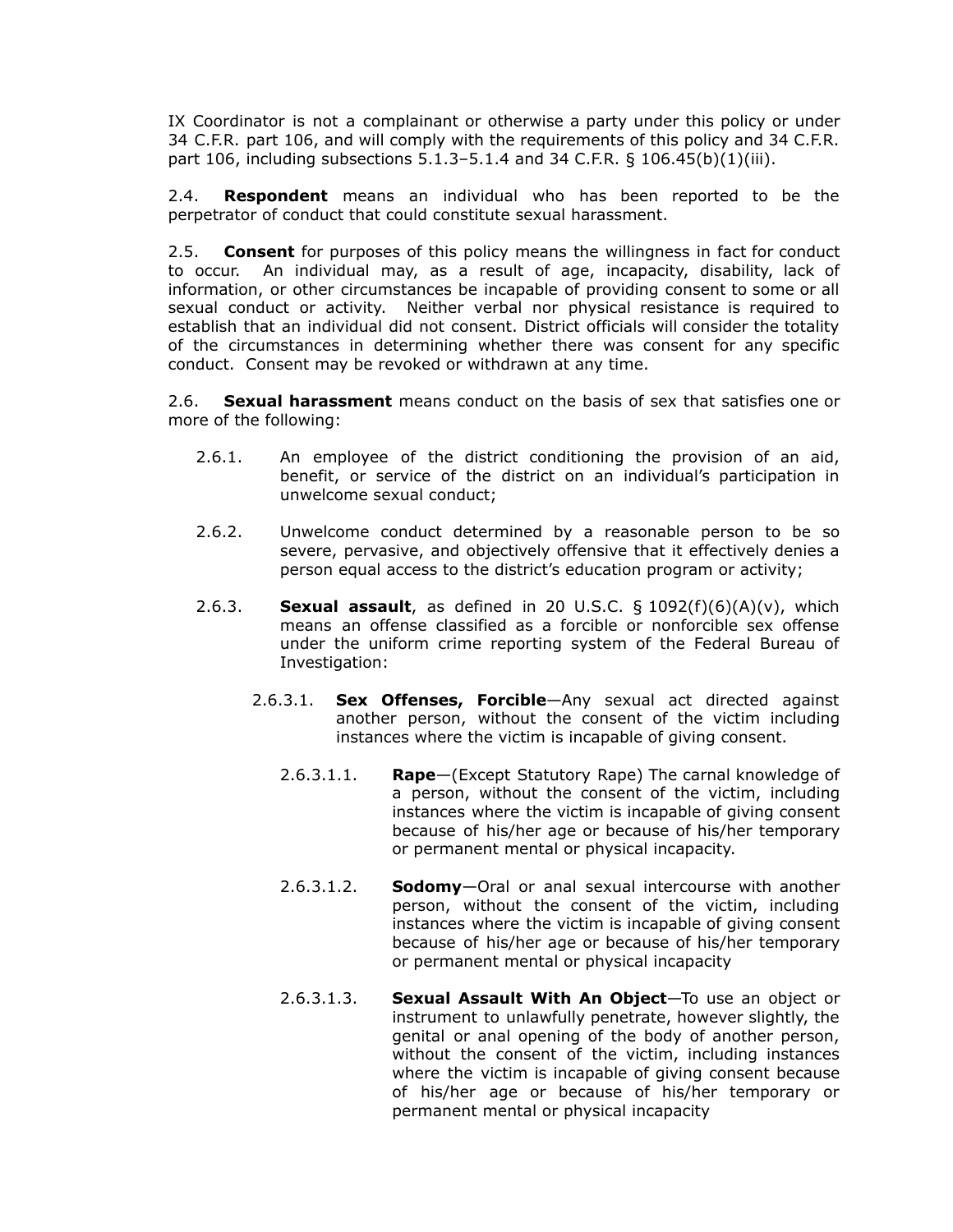- 2.6.3.1.4. **Fondling**—The touching of the private body parts of another person for the purpose of sexual gratification, without the consent of the victim, including instances where the victim is incapable of giving consent because of his/her age or because of his/her temporary or permanent mental or physical incapacity
- 2.6.3.2. **Sex Offenses, Non-forcible**—(Except Prostitution Offenses) Unlawful, non-forcible sexual intercourse.
	- 2.6.3.2.1. **Incest**—Non-Forcible sexual intercourse between persons who are related to each other within the degrees wherein marriage is prohibited by law
	- 2.6.3.2.2. **Statutory Rape**—Non-Forcible sexual intercourse with a person who is under the statutory age of consent
- 2.6.4. **Dating violence**, as defined in 34 U.S.C. § 12291(a)(10), which means violence committed by a person—
	- 2.6.4.1. who is or has been in a social relationship of a romantic or intimate nature with the victim; and
	- 2.6.4.2. where the existence of such a relationship shall be determined based on a consideration of the following factors:
		- 2.6.4.2.1. The length of the relationship.
		- 2.6.4.2.2. The type of relationship.
		- 2.6.4.2.3. The frequency of interaction between the persons involved in the relationship.
- 2.6.5. **Domestic violence**, as defined in 34 U.S.C. § 12291(a)(8), which includes felony or misdemeanor crimes of violence committed by a current or former spouse or intimate partner of the victim, by a person with whom the victim shares a child in common, by a person who is cohabitating with or has cohabitated with the victim as a spouse or intimate partner, by a person similarly situated to a spouse of the victim under the domestic or family violence laws of the jurisdiction receiving grant monies, or by any other person against an adult or youth victim who is protected from that person's acts under the domestic or family violence laws of the jurisdiction.
- 2.6.6. **Stalking**, as defined in 34 U.S.C. § 12291(a)(30), which means engaging in a course of conduct directed at a specific person that would cause a reasonable person to—
	- 2.6.6.1. fear for his or her safety or the safety of others; or
	- 2.6.6.2. suffer substantial emotional distress.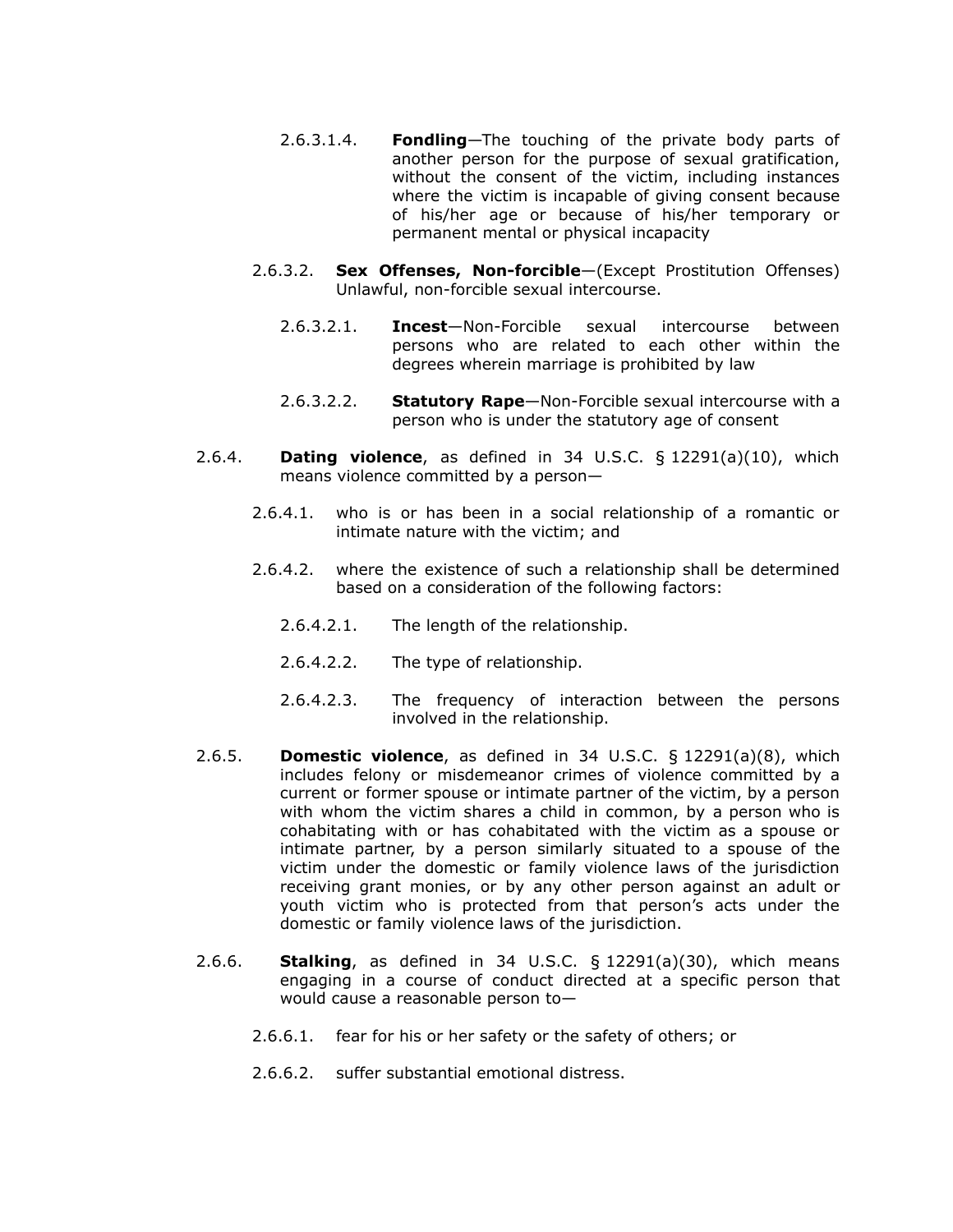2.7. **Supportive measures** means non-disciplinary, non-punitive individualized services offered as appropriate, as reasonably available, and without fee or charge to the complainant or the respondent before or after the filing of a formal complaint or where no formal complaint has been filed. Such measures are designed to restore or preserve equal access to the district's education program or activity without unreasonably burdening the other party, including measures designed to protect the safety of all parties or the district's educational environment, or deter sexual harassment. Supportive measures may include counseling, extensions of deadlines or other course-related adjustments, modifications of work or class schedules, campus escort services, mutual restrictions on contact between the parties, changes in work or housing locations, leaves of absence, increased security and monitoring of certain areas of the campus, and other similar measures. The district will maintain as confidential any supportive measures provided to the complainant or respondent, to the extent that maintaining such confidentiality would not impair the ability of the district to provide the supportive measures. The Title IX Coordinator is responsible for coordinating the effective implementation of supportive measures.

## **3. Discrimination Not Involving Sexual Harassment.**

3.1. **General Prohibition.** Except as provided elsewhere in Title IX, 34 C.F.R. part 106, or this policy, no person shall, on the basis of sex, be excluded from participation in, be denied the benefits of, or be subjected to discrimination under any academic, extracurricular, research, occupational training, or other education program or activity operated by the district.

3.2. **Specific Prohibitions.** Except as provided elsewhere in Title IX, 34 C.F.R. part 106, or this policy, in providing any aid, benefit, or service to a student, the district will not on the basis of sex:

- 3.2.1. Treat one person differently from another in determining whether such person satisfies any requirement or condition for the provision of such aid, benefit, or service;
- 3.2.2. Provide different aid, benefits, or services or provide aid, benefits, or services in a different manner;
- 3.2.3. Deny any person any such aid, benefit, or service;
- 3.2.4. Subject any person to separate or different rules of behavior, sanctions, or other treatment;
- 3.2.5. Apply any rule concerning the domicile or residence of a student or applicant;
- 3.2.6. Aid or perpetuate discrimination against any person by providing significant assistance to any agency, organization, or person which discriminates on the basis of sex in providing any aid, benefit or service to students or employees;
- 3.2.7. Otherwise limit any person in the enjoyment of any right, privilege, advantage, or opportunity.

3.3. **Complaint Procedure.** All complaints regarding any alleged discrimination on the basis of sex, including without limitation violations of this policy, 34 C.F.R.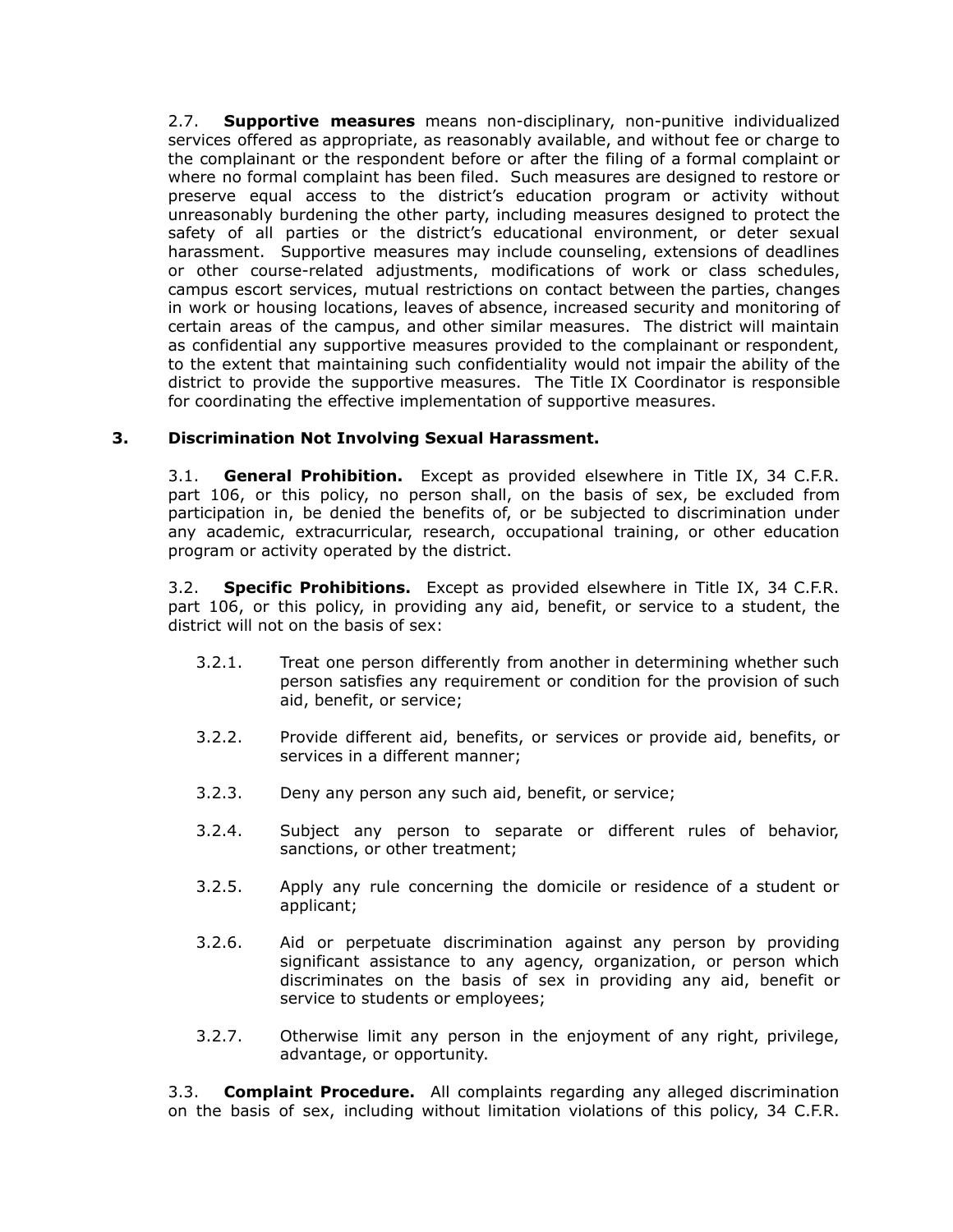part 106, Title IX, Title VII, or other state or federal law—when the alleged discrimination does not arise from or relate to an allegation of sexual harassment as defined in subsection 2.6 above—shall be addressed pursuant to the district's general complaint procedure, Board Policy JFH.

## 4. **Response to Sexual Harassment**

4.1. **Reporting Sexual Harassment.** Any person who witnesses an act of unlawful sexual harassment is encouraged to report it to the District's Title IX Coordinator. No person will be retaliated against based on any report of suspected sexual harassment or retaliation. Any District employee who receives a report of sexual harassment or has actual knowledge of sexual harassment must convey that information to the Title IX Coordinator as soon as reasonably practicable, but in no case later than the end of the following school day.

4.2. **General Response to Sexual Harassment.** When the district has actual knowledge of sexual harassment in its education program or activity against a person in the United States, the district will respond promptly in a manner that is not deliberately indifferent. The district will be deemed to be deliberately indifferent only if its response to sexual harassment is clearly unreasonable in light of the known circumstances. For the purposes of this policy "education program or activity" includes locations, events, or circumstances over which the district exercised substantial control over both the respondent and the context in which the sexual harassment occurs. The district's response will treat complainants and respondents equitably by offering supportive measures as defined in subsection 2.7 above to a complainant, and by following the grievance process described in section 5 below before the imposition of any disciplinary sanctions or other actions that are not supportive measures, against a respondent. The Title IX Coordinator will promptly contact the complainant to discuss the availability of supportive measures, consider the complainant's wishes with respect to supportive measures, inform the complainant of the availability of supportive measures with or without the filing of a formal complaint, and explain to the complainant the process for filing a formal complaint.

4.3. **Emergency Removal.** Nothing in this policy precludes the district from removing a respondent from the district's education program or activity on an emergency basis, provided that the district undertakes an individualized safety and risk analysis, and determines that an immediate threat to the physical health or safety of any student or other individual arising from the allegations of sexual harassment justifies removal. In the event that the district so removes a respondent on an emergency basis, then the district will provide the respondent with notice and an opportunity to challenge the decision immediately following the removal. This provision may not be construed to modify any rights under the Individuals with Disabilities Education Act, Section 504 of the Rehabilitation Act of 1973, or the Americans with Disabilities Act.

4.4. **Administrative Leave.** Nothing in this policy precludes the district from placing a non-student employee respondent on administrative leave during the pendency of a grievance process that complies with section 5 below. This provision may not be construed to modify any rights under Section 504 of the Rehabilitation Act of 1973 or the Americans with Disabilities Act.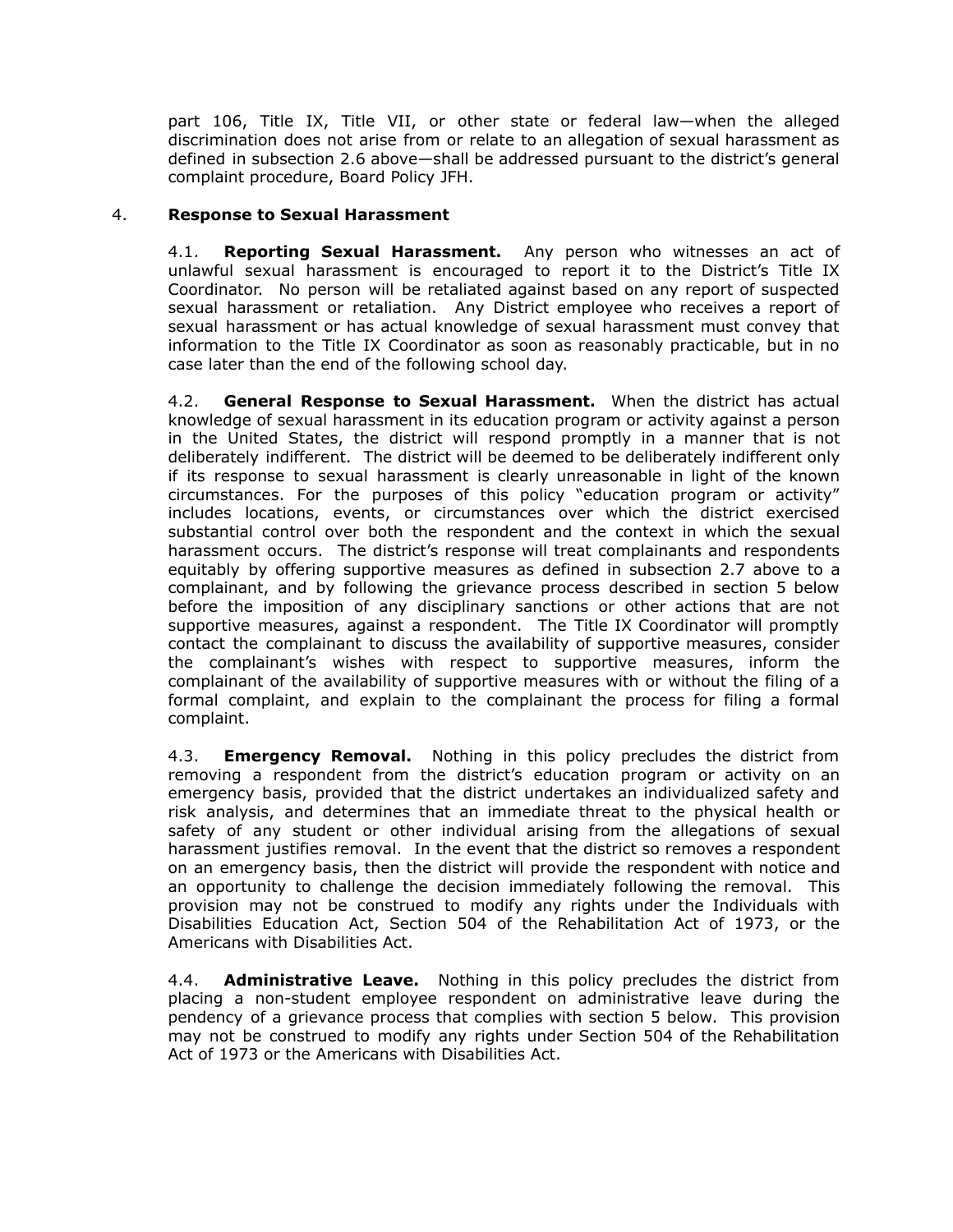4.5. **General Response Not Conditioned on Formal Complaint.** With or without a formal complaint, the district will comply with the obligations and procedures described in this section 4.

## 5. **Grievance Process for Formal Complaints of Sexual Harassment**.

## 5.1. **General Requirements**.

- 5.1.1. **Equitable Treatment.** The district will treat complainants and respondents equitably by providing remedies to a complainant where a determination of responsibility for sexual harassment has been made against the respondent, and by following the grievance process described in this section 5 before the imposition of any disciplinary sanctions or other actions that are not supportive measures against a respondent. Remedies will be designed to restore or preserve equal access to the district's education program or activity. Remedies may include the same individualized services described in subsection 2.7 as "supportive measures"; however, remedies need not be non-disciplinary or non-punitive and need not avoid burdening the respondent.
- 5.1.2. **Objective Evaluation.** This grievance process requires an objective evaluation of all relevant evidence—including both inculpatory and exculpatory evidence. Credibility determinations may not be based on a person's status as a complainant, respondent, or witness.
- 5.1.3. **Absence of Conflicts of Interest or Bias.** The district will require that any individual designated by a recipient as a Title IX Coordinator, investigator, decision-maker, or any person designated by a recipient to facilitate an informal resolution process, not have a conflict of interest or bias for or against complainants or respondents generally or an individual complainant or respondent.
- 5.1.4. **Training.** The district will ensure that all individuals or entities described in this Training section 5.1.4 receive training as provided below. Any materials used to train these individuals will not rely on sex stereotypes and will promote impartial investigations and adjudications of formal complaints of sexual harassment.
	- 5.1.4.1. **All District Employees and Board Members**. All district employees and board members will be trained on how to identify and report sexual harassment.
	- 5.1.4.2. **Title IX Coordinators, Investigators, Decision-Makers, or Informal Resolution Facilitators.** The district will ensure that Title IX Coordinators, investigators, decision-makers, or any person designated by the district to facilitate an informal resolution process receive training on:
		- 5.1.4.2.1. The definition of sexual harassment in subsection 2.6;
		- 5.1.4.2.2. The scope of the district's education program or activity;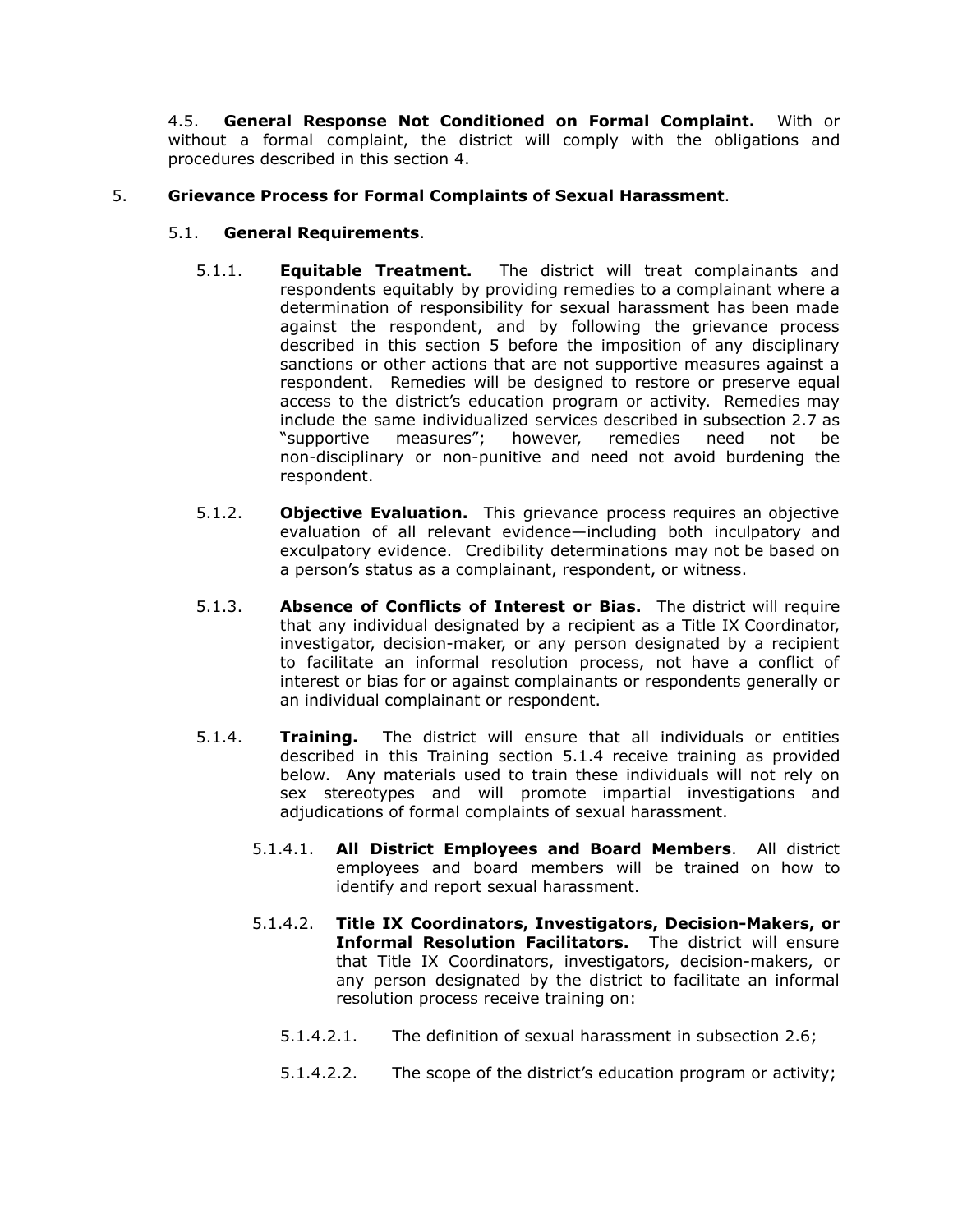- 5.1.4.2.3. How to conduct an investigation and grievance process including hearings, appeals, and informal resolution processes, as applicable; and
- 5.1.4.2.4. How to serve impartially, including by avoiding prejudgment of the facts at issue, conflicts of interest, and bias.
- 5.1.4.3. **Decision-Makers.** The district will ensure that decision-makers receive training on issues of relevance of questions and evidence, including when questions and evidence about the complainant's sexual predisposition or prior sexual behavior are not relevant, as set forth in subsection 5.6.
- 5.1.4.4. **Investigators.** The district will also ensure that investigators receive training on issues of relevance to create an investigative report that fairly summarizes relevant evidence, as set forth in subsection 5.5.8.
- 5.1.5. **Presumption.** It is presumed that the respondent is not responsible for the alleged conduct until a determination regarding responsibility is made at the conclusion of the grievance process.
- 5.1.6. **Reasonably Prompt Time Frames.** This grievance process shall include reasonably prompt time frames for conclusion of the grievance process, including reasonably prompt time frames for filing and resolving appeals and informal resolution processes if the district offers informal resolution processes. The process shall also allow for the temporary delay of the grievance process or the limited extension of time frames for good cause with written notice to the complainant and the respondent of the delay or extension and the reasons for the action. Good cause may include considerations such as the absence of a party, a party's advisor, or a witness; concurrent law enforcement activity; or the need for language assistance or accommodation of disabilities.
- 5.1.7. **Range of Possible Sanctions and Remedies.** Following a determination of responsibility, the district may impose disciplinary sanctions and remedies in conformance with this and the district's student discipline policy, and other state and federal laws. Depending upon the circumstances, these policies provide for disciplinary sanctions and remedies up to and including expulsion.
- 5.1.8. **Range of Supportive Measures**. The range of supportive measures available to complainants and respondents include those listed in subsection 2.7.
- 5.1.9. **Respect for Privileged Information.** The district will not require, allow, rely upon, or otherwise use questions or evidence that constitute, or seek disclosure of, information protected under a legally recognized privilege, unless the person holding such privilege has waived the privilege.

### 5.2. **Notice of Allegations.**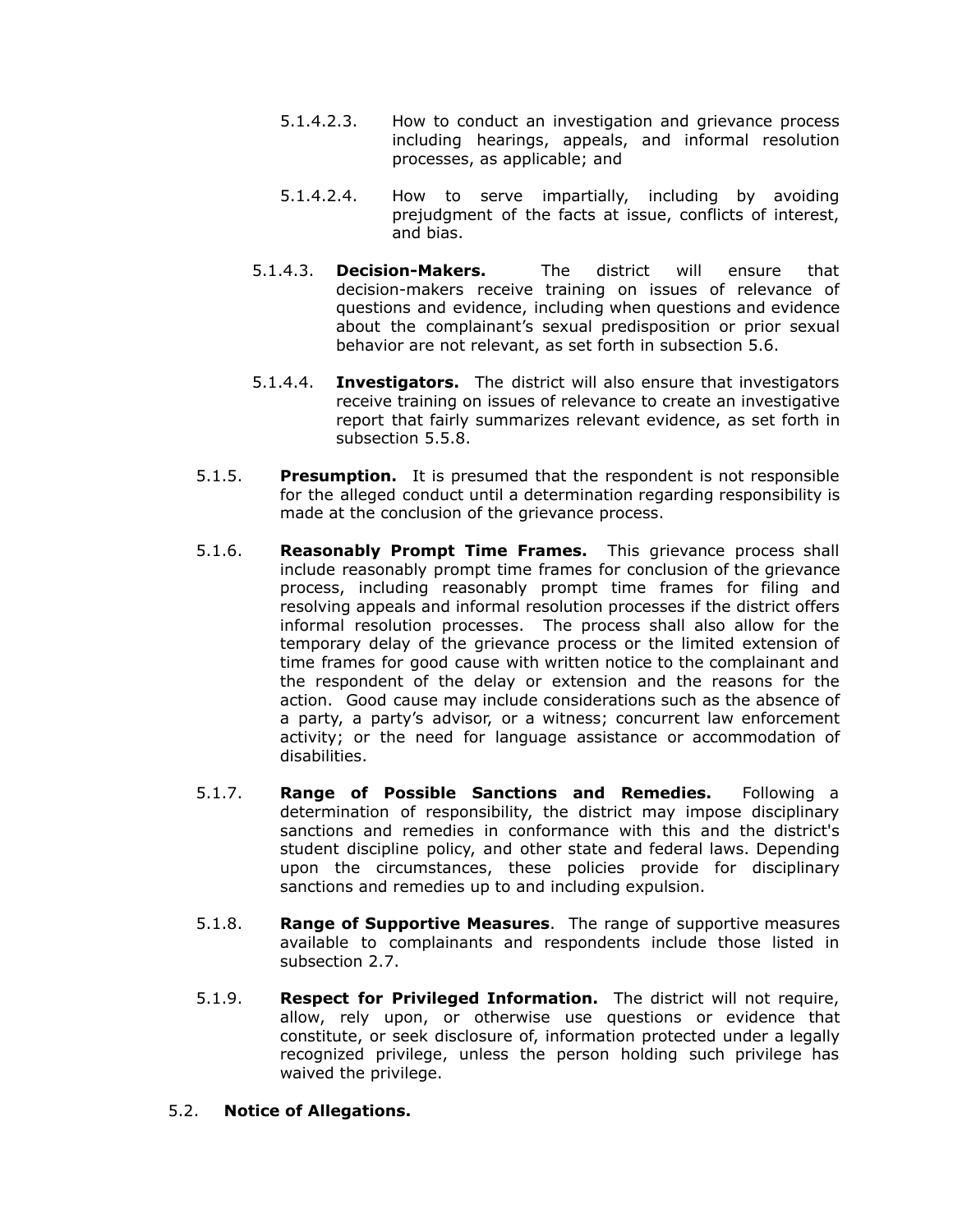- 5.2.1. **Initial Notice.** Upon receipt of a formal complaint, the district will provide the following written notice to the parties who are known:
	- 5.2.1.1. A copy of this policy.
	- 5.2.1.2. Notice of the allegations of sexual harassment potentially constituting sexual harassment as defined in subsection 2.6, including sufficient details known at the time and with sufficient time to prepare a response before any initial interview. Sufficient details include the identities of the parties involved in the incident, if known, the conduct allegedly constituting sexual harassment, and the date and location of the alleged incident, if known. The written notice will include a statement that the respondent is presumed not responsible for the alleged conduct and that a determination regarding responsibility is made at the conclusion of the grievance process. The written notice will inform the parties that they may have an advisor of their choice, who may be, but is not required to be, an attorney, under subsection 5.5.5, and may inspect and review evidence under subsection 5.5.5. The written notice will inform the parties of any provision in the district's code of conduct that prohibits knowingly making false statements or knowingly submitting false information during the grievance process.
- 5.2.2. **Supplemental Notice.** If, in the course of an investigation, the district decides to investigate allegations about the complainant or respondent that are not included in the Initial Notice described above, the district will provide notice of the additional allegations to the parties whose identities are known.

#### 5.3. **Dismissal of Formal Complaint.**

- 5.3.1. The district will investigate the allegations in a formal complaint.
- 5.3.2. **Mandatory Dismissals.** The district **must** dismiss a formal complaint if the conduct alleged in the formal complaint:
	- 5.3.2.1. Would not constitute sexual harassment as defined in subsection 2.6 even if proved;
	- 5.3.2.2. Did not occur in the district's education program or activity; or
	- 5.3.2.3. Did not occur against a person in the United States.
- 5.3.3. **Discretionary Dismissals**. The district **may** dismiss the formal complaint or any allegations therein, if at any time during the investigation or hearing:
	- 5.3.3.1. The complainant notifies the Title IX Coordinator in writing that the complainant would like to withdraw the formal complaint or any allegations therein;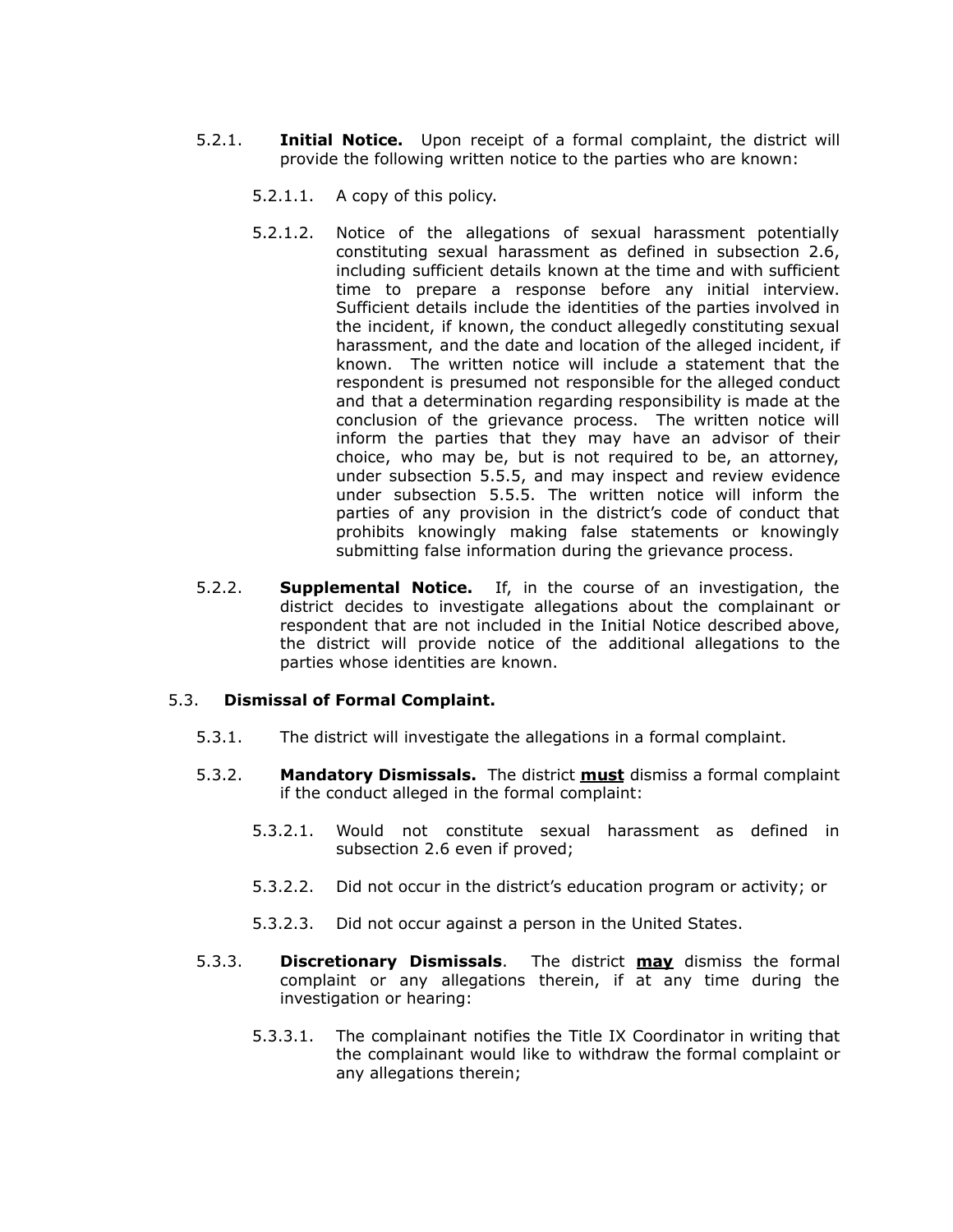- 5.3.3.2. The respondent is no longer enrolled in or employed by the district; or
- 5.3.3.3. Specific circumstances prevent the district from gathering evidence sufficient to reach a determination as to the formal complaint or allegations therein.
- 5.3.4. Upon a dismissal required or permitted pursuant to subsections 5.3.2 or 5.3.3 above, the district will promptly send written notice of the dismissal and an explanation of that action simultaneously to the parties.
- 5.3.5. Dismissal of a formal complaint under this policy does not preclude the district from taking action under another provision of the district's code of conduct or pursuant to another district policy.

5.4. **Consolidation of Formal Complaints.** The district may consolidate formal complaints as to allegations of sexual harassment against more than one respondent, or by more than one complainant against one or more respondents, or by one party against the other party, where the allegations of sexual harassment arise out of the same facts or circumstances. Where a grievance process involves more than one complainant or more than one respondent, references in this policy to the singular "party," "complainant," or "respondent" include the plural, as applicable.

5.5. **Investigation of Formal Complaint.** When investigating a formal complaint and throughout the grievance process, the district will:

- 5.5.1. Designate and authorize one or more persons (which need not be district employees) as investigator(s) to conduct the district's investigation of a formal complaint;
- 5.5.2. Ensure that the burden of proof and the burden of gathering evidence sufficient to reach a determination regarding responsibility rest on the district and not on the parties provided that the district cannot access, consider, disclose, or otherwise use a party's records that are made or maintained by a physician, psychiatrist, psychologist, or other recognized professional or paraprofessional acting in the professional's or paraprofessional's capacity, or assisting in that capacity, and which are made and maintained in connection with the provision of treatment to the party, unless the district obtains that party's voluntary, written consent to do so for a grievance process under this section (if a party is not an "eligible student," as defined in 34 CFR 99.3, then the district will obtain the voluntary, written consent of a "parent," as defined in 34 CFR 99.3);
- 5.5.3. Provide an equal opportunity for the parties to present witnesses, including fact and expert witnesses, and other inculpatory and exculpatory evidence;
- 5.5.4. Not restrict the ability of either party to discuss the allegations under investigation or to gather and present relevant evidence;
- 5.5.5. Provide the parties with the same opportunities to have others present during any grievance proceeding, including the opportunity to be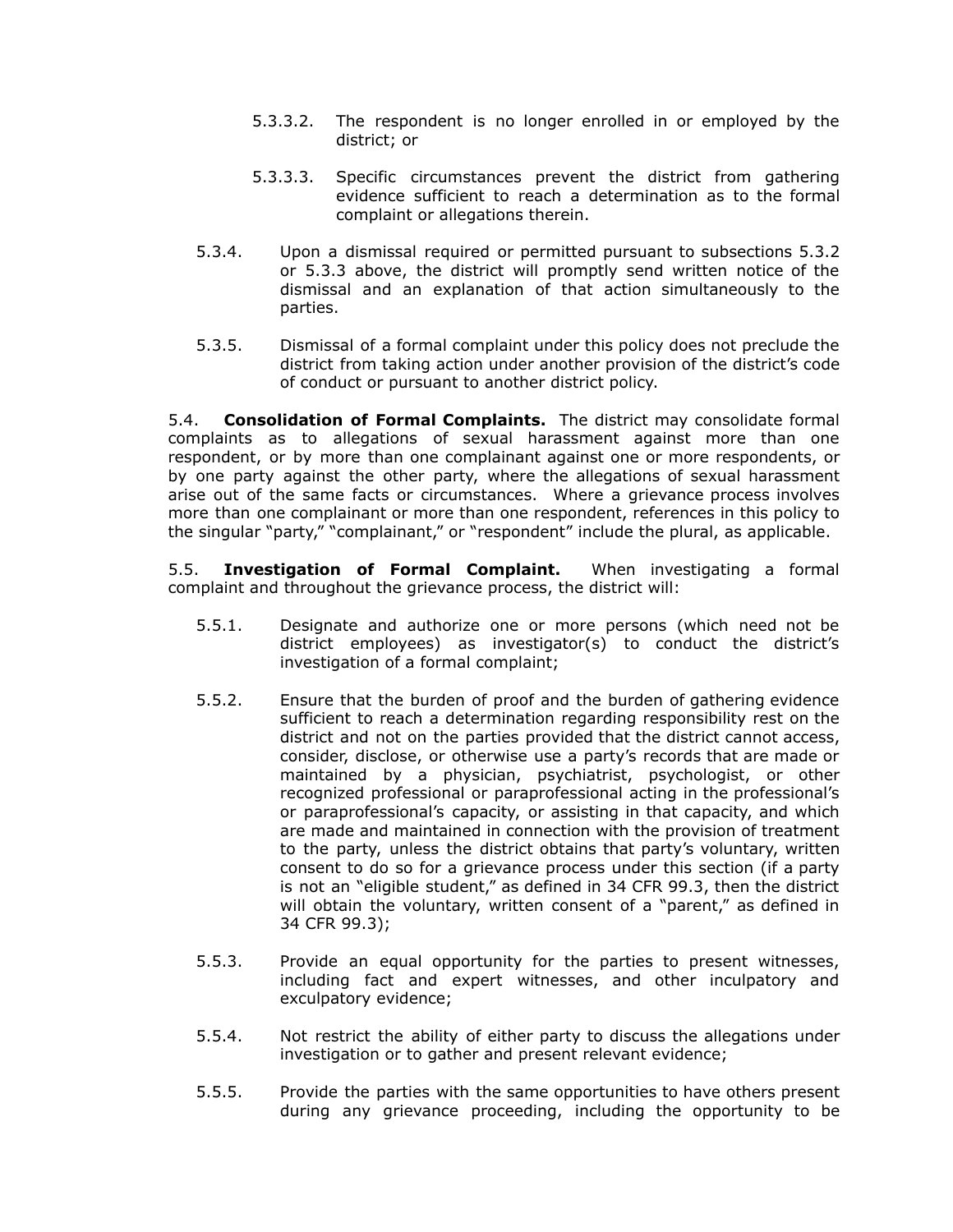accompanied to any related meeting or proceeding by the advisor of their choice, who may be, but is not required to be, an attorney, and not limit the choice or presence of advisor for either the complainant or respondent in any meeting or grievance proceeding; however, the district may establish restrictions regarding the extent to which the advisor may participate in the proceedings, as long as the restrictions apply equally to both parties;

- 5.5.6. Provide, to a party whose participation is invited or expected, written notice of the date, time, location, participants, and purpose of all hearings, investigative interviews, or other meetings, with sufficient time for the party to prepare to participate;
- 5.5.7. Provide both parties an equal opportunity to inspect and review any evidence obtained as part of the investigation that is directly related to the allegations raised in a formal complaint, including the evidence upon which the district does not intend to rely in reaching a determination regarding responsibility and inculpatory or exculpatory evidence whether obtained from a party or other source, so that each party can meaningfully respond to the evidence prior to conclusion of the investigation. Prior to completion of the investigative report, the district will send to each party and the party's advisor, if any, the evidence subject to inspection and review in an electronic format or a hard copy, and the parties will have at least 10 calendar days to submit a written response, which the investigator will consider prior to completion of the investigative report; and
- 5.5.8. Create an investigative report that fairly summarizes relevant evidence and, at least 10 calendar days prior to the time of determination regarding responsibility, send to each party and the party's advisor, if any, the investigative report in an electronic format or a hard copy, for their review and written response.

5.6. **Exchange of Written Questions.** After the district has sent the investigative report to the parties pursuant to subsection 5.5.8, but before reaching a determination regarding responsibility, the decision-maker(s) will afford each party the opportunity to submit written, relevant questions that a party wants asked of any party or witness, provide each party with the answers, and allow for additional, limited follow-up questions from each party. Questions and evidence about the complainant's sexual predisposition or prior sexual behavior are not relevant, unless such questions and evidence about the complainant's prior sexual behavior are offered to prove that someone other than the respondent committed the conduct alleged by the complainant, or if the questions and evidence concern specific incidents of the complainant's prior sexual behavior with respect to the respondent and are offered to prove consent. The decision-maker(s) will explain to the party proposing the questions any decision to exclude a question as not relevant.

# 5.7. **Determination Regarding Responsibility**

- 5.7.1. **Decision-Maker(s).** The decision-maker(s) cannot be the same person as the Title IX Coordinator or the investigator(s).
- 5.7.2. **Written Determination.** The decision-maker(s) will issue a written determination regarding responsibility. To reach this determination,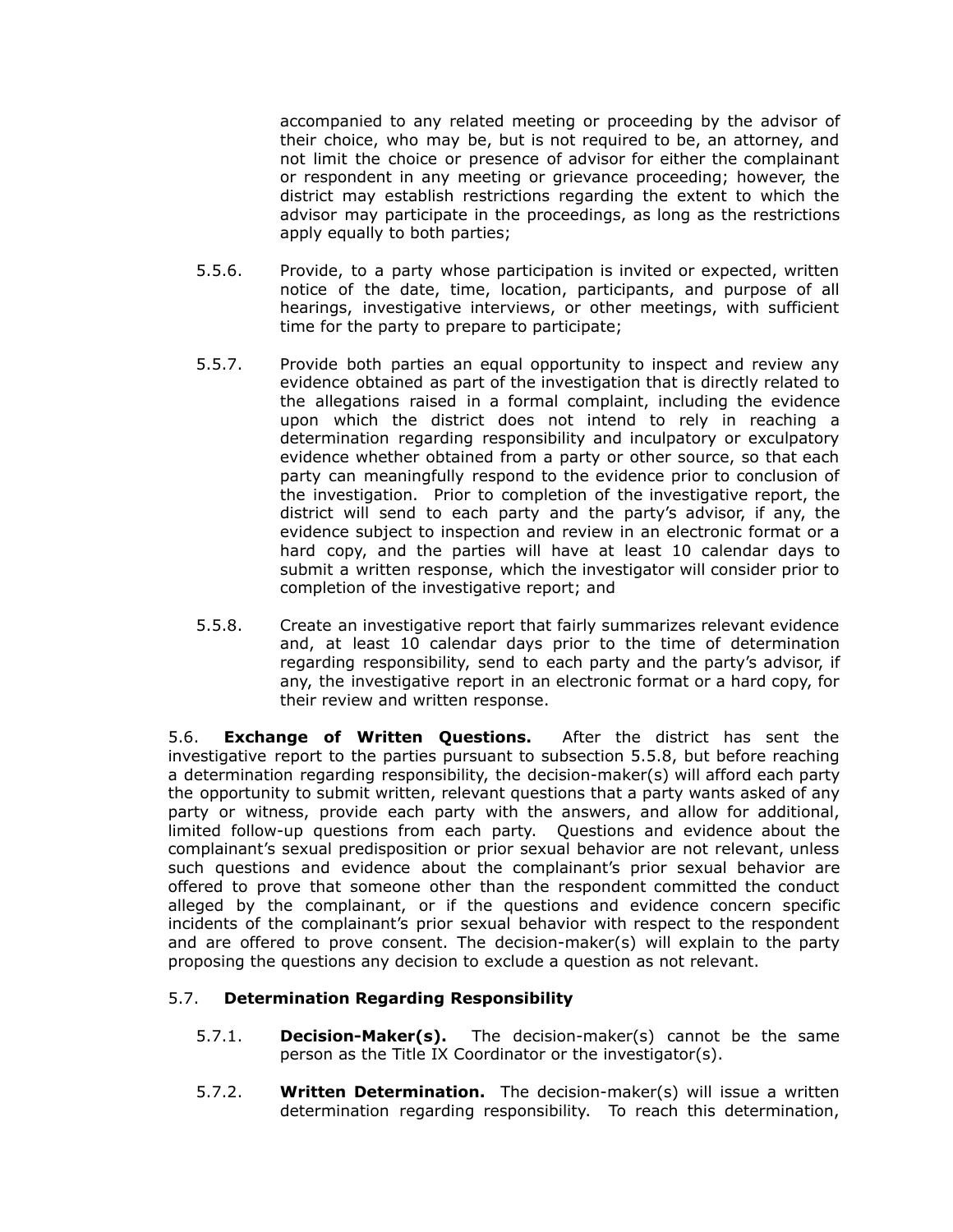the decision-maker(s) will apply the preponderance of the evidence standard. The written determination will include:

- 5.7.2.1. Identification of the allegations potentially constituting sexual harassment as defined in subsection 2.6;
- 5.7.2.2. A description of the procedural steps taken from the receipt of the formal complaint through the determination, including any notifications to the parties, interviews with parties and witnesses, site visits, methods used to gather other evidence, and hearings held;
- 5.7.2.3. Findings of fact supporting the determination;
- 5.7.2.4. Conclusions regarding the application of the district's code of conduct to the facts;
- 5.7.2.5. A statement of, and rationale for, the result as to each allegation, including a determination regarding responsibility, any disciplinary sanctions the district imposes on the respondent, and whether remedies designed to restore or preserve equal access to the district's education program or activity will be provided by the district to the complainant; and
- 5.7.2.6. The district's procedures and permissible bases for the complainant and respondent to appeal.
- 5.7.3. The district will provide the written determination to the parties simultaneously. The determination regarding responsibility becomes final either on the date that the district provides the parties with the written determination of the result of the appeal, if an appeal is filed, or if an appeal is not filed, the date on which an appeal would no longer be considered timely.
- 5.7.4. The Title IX Coordinator is responsible for effective implementation of any remedies.

5.8. **Appeals**. The district will offer both parties the opportunity to appeal from a determination regarding responsibility, and from the district's dismissal of a formal complaint or any allegations therein, on the grounds identified below.

5.8.1. **Time for Appeal.** Appeals may only be initiated by submitting a written Notice of Appeal to the Office of the Title IX Coordinator within ten (10) calendar days of the date of the respective written determination of responsibility or dismissal from which the appeal is taken. The Notice of Appeal must include (a) the name of the party or parties making the appeal, (b) the determination, dismissal, or portion thereof being appealed, and (c) a concise statement of the specific grounds (from subsection 5.8.2 below) upon which the appeal is based. A party's failure to timely submit a Notice of Appeal will be deemed a waiver of the party's right to appeal under this policy, 34 C.F.R. part, 106, and Title IX.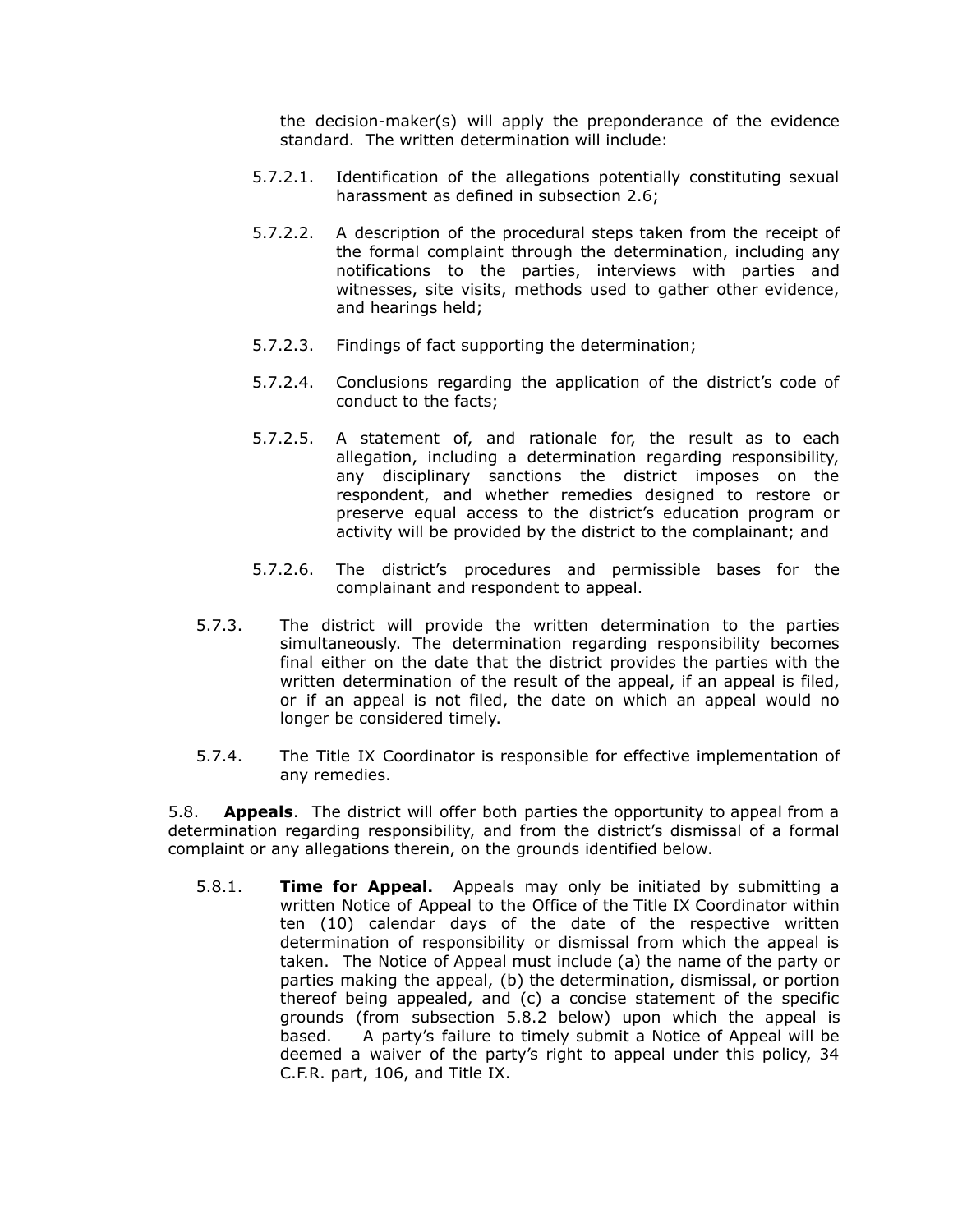- 5.8.2. **Grounds for Appeal.** Appeals from a determination regarding responsibility, and from the district's dismissal of a formal complaint or any allegations therein, are limited to the following grounds:
	- 5.8.2.1. Procedural irregularity that affected the outcome of the matter;
	- 5.8.2.2. New evidence that was not reasonably available at the time the determination regarding responsibility or dismissal was made, that could affect the outcome of the matter; and
	- 5.8.2.3. The Title IX Coordinator, investigator(s), or decision-maker(s) had a conflict of interest or bias for or against complainants or respondents generally or the individual complainant or respondent that affected the outcome of the matter.
- 5.8.3. As to all appeals, the district will:
	- 5.8.3.1. Notify the other party in writing when an appeal is filed and implement appeal procedures equally for both parties;
	- 5.8.3.2. Ensure that the decision-maker(s) for the appeal is not the same person as the decision-maker(s) that reached the determination regarding responsibility or dismissal, the investigator(s), or the Title IX Coordinator;
	- 5.8.3.3. Ensure that the decision-maker(s) for the appeal complies with the standards set forth in subsections 5.1.3–5.1.4.
	- 5.8.3.4. Give both parties a reasonable, equal opportunity to submit a written statement in support of, or challenging, the outcome;
	- 5.8.3.5. Issue a written decision describing the result of the appeal and the rationale for the result; and
	- 5.8.3.6. Provide the written decision simultaneously to both parties.

5.9. **Informal Resolution.** The district will not require as a condition of enrollment or continuing enrollment, or employment or continuing employment, or enjoyment of any other right, waiver of the right to an investigation and adjudication of formal complaints of sexual harassment consistent with this section. Similarly, the district will not require the parties to participate in an informal resolution process under this section and may not offer an informal resolution process unless a formal complaint is filed. However, at any time prior to reaching a determination regarding responsibility the district may facilitate an informal resolution process, such as mediation, that does not involve a full investigation and adjudication, provided that the district:

- 5.9.1. Provides to the parties a written notice disclosing:
	- 5.9.1.1. The allegations;
	- 5.9.1.2. The requirements of the informal resolution process including the circumstances under which it precludes the parties from resuming a formal complaint arising from the same allegations;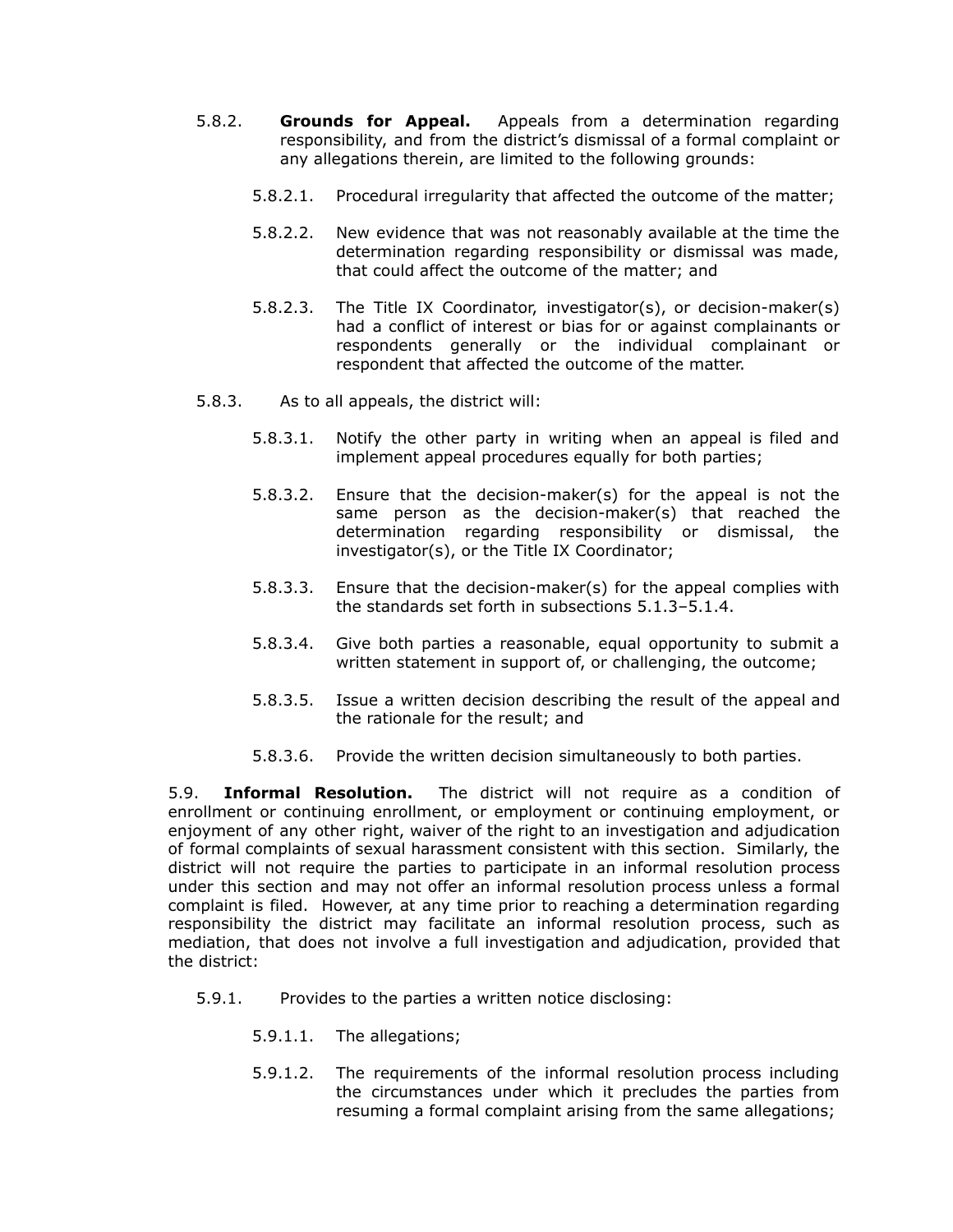- 5.9.1.3. That at any time prior to agreeing to a resolution, any party has the right to withdraw from the informal resolution process and resume the grievance process with respect to the formal complaint; and
- 5.9.1.4. Any consequences resulting from participating in the informal resolution process, including the records that will be maintained or could be shared;
- 5.9.2. Obtains the parties' voluntary, written consent to the informal resolution process; and
- 5.9.3. Does not offer or facilitate an informal resolution process to resolve allegations that an employee sexually harassed a student.

### 5.10. **Recordkeeping**.

- 5.10.1. The district will maintain for a period of seven years records of:
	- 5.10.1.1. Each sexual harassment investigation including any determination regarding responsibility, any disciplinary sanctions imposed on the respondent, and any remedies provided to the complainant designed to restore or preserve equal access to the district's education program or activity;
	- 5.10.1.2. Any appeal and the result therefrom;
	- 5.10.1.3. Any informal resolution and the result therefrom; and
	- 5.10.1.4. All materials used to train Title IX Coordinators, investigators, decision-makers, and any person who facilitates an informal resolution process. The district will make these training materials publicly available on its website, or if the district does not maintain a website then the district will make these materials available upon request for inspection by members of the public.
- 5.10.2. For each response required under section 4, the district will create, and maintain for a period of seven years, records of any actions, including any supportive measures, taken in response to a report or formal complaint of sexual harassment. In each instance, the district will document the basis for its conclusion that its response was not deliberately indifferent, and document that it has taken measures designed to restore or preserve equal access to the district's education program or activity. If the district does not provide a complainant with supportive measures, then the district will document the reasons why such a response was not clearly unreasonable in light of the known circumstances. The documentation of certain bases or measures does not limit the district in the future from providing additional explanations or detailing additional measures taken.

6. **Superintendent Authorized to Contract.** The board authorizes the Superintendent to contract for, designate, and appoint individuals to serve in the roles of the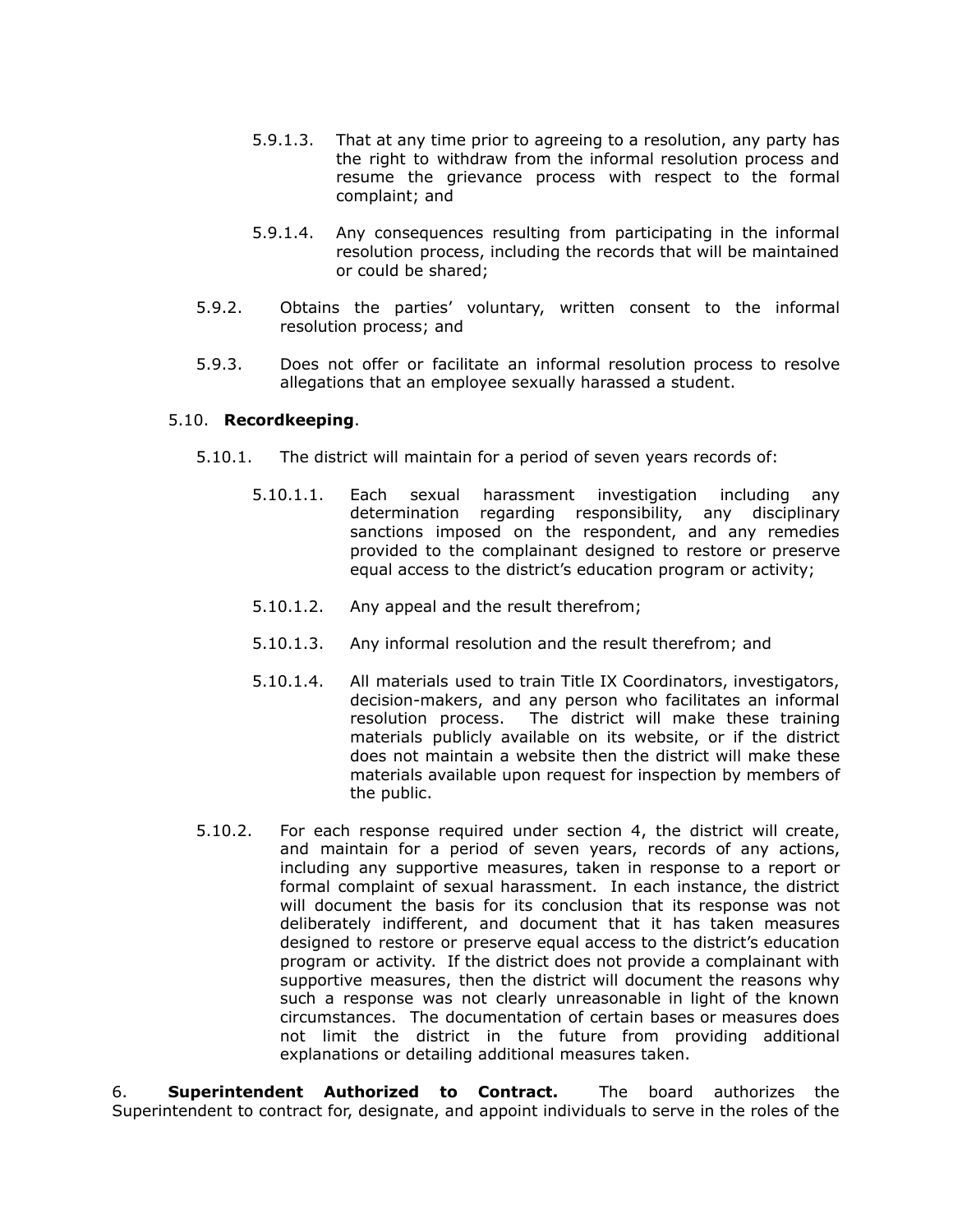district's investigator(s), decision-maker(s), informal resolution facilitator(s), or appellate decision-maker(s) as contemplated by this policy.

# 7. **Access to Classes and Schools**.

7.1. **General Standard.** Except as provided in this section or otherwise in 34 C.F.R. part 106, the district will not provide or otherwise carry out any of its education programs or activities separately on the basis of sex, or require or refuse participation therein by any of its students on the basis of sex.

- 7.1.1. **Contact sports in physical education classes.** This section does not prohibit separation of students by sex within physical education classes or activities during participation in wrestling, boxing, rugby, ice hockey, football, basketball, and other sports the purpose or major activity of which involves bodily contact.
- 7.1.2. **Ability grouping in physical education classes.** This section does not prohibit grouping of students in physical education classes and activities by ability as assessed by objective standards of individual performance developed and applied without regard to sex.
- 7.1.3. **Human sexuality classes.** Classes or portions of classes that deal primarily with human sexuality may be conducted in separate sessions for boys and girls.
- 7.1.4. **Choruses.** The district may make requirements based on vocal range or quality that may result in a chorus or choruses of one or predominantly one sex.

7.2. **Classes and Extracurricular Activities.** The district may provide nonvocational single-sex classes or extracurricular activities as permitted by 34 C.F.R. part 106.

8. **Athletics.** It is the policy of the district that no person shall, on the basis of sex, be excluded from participation in, be denied the benefits of, be treated differently from another person or otherwise be discriminated against in any interscholastic, club, or intramural athletics offered by the district, and that the district will not provide any such athletics separately on such basis.

8.1. **Separate Teams.** Notwithstanding the foregoing paragraph, the district may operate or sponsor separate teams for members of each sex where selection for such teams is based upon competitive skill or the activity involved is a contact sport.

8.2. **Equal opportunity.** The district will provide equal athletic opportunity for members of both sexes. Unequal aggregate expenditures for members of each sex or unequal expenditures for male and female teams will not constitute noncompliance with this section.

9. **Certain Different Treatment on the Basis of Sex Permitted.** Nothing herein shall be construed to prohibit the district from treating persons differently on the basis of sex as permitted by Title IX or 34 C.F.R. part 106. For example, and without limiting the foregoing, the district may provide separate toilet, locker room, and shower facilities on the basis of sex, but such facilities provided for students of one sex shall be comparable to such facilities provided for students of the other sex.